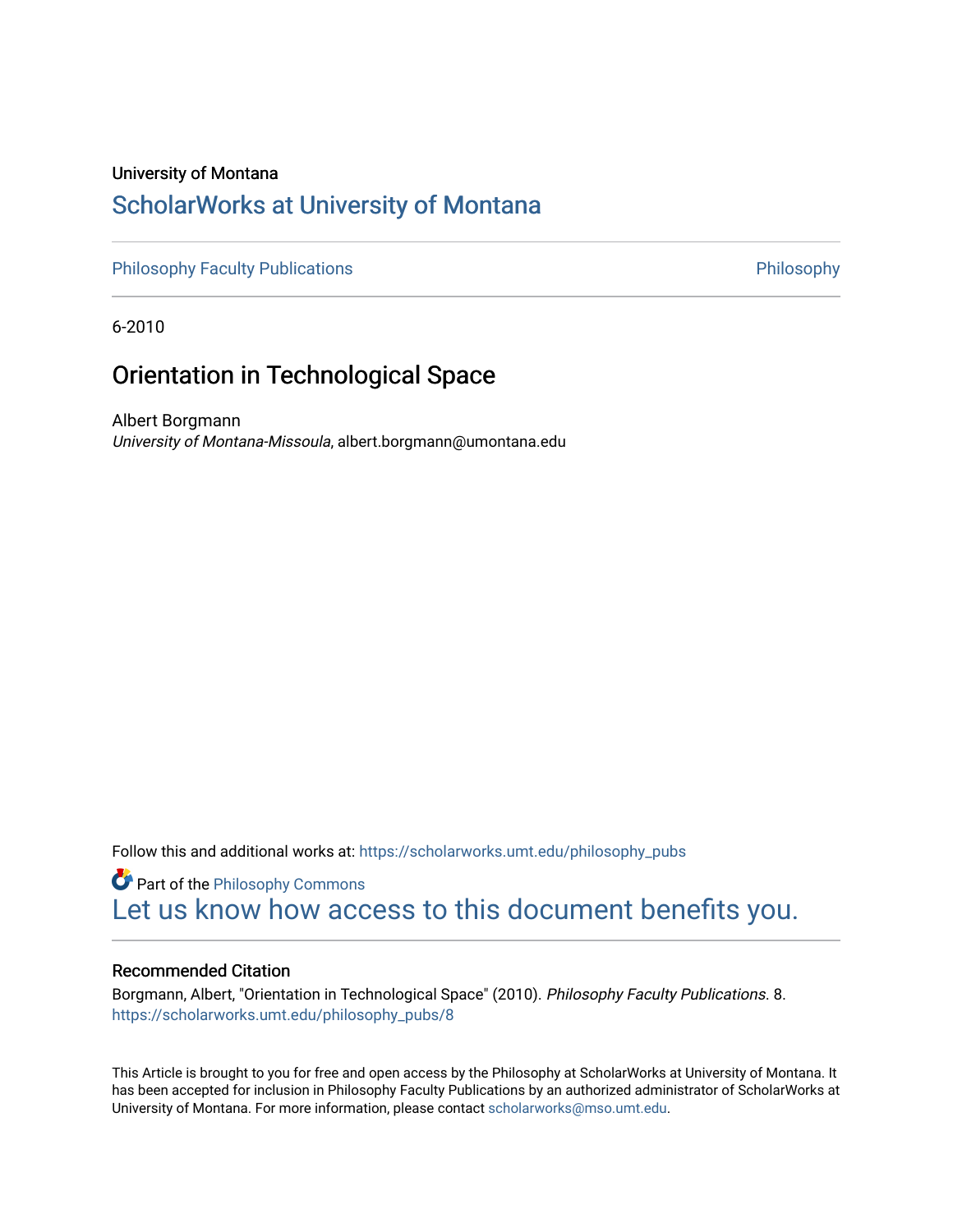

Orientation in technological space

by Albert Borgmann

Orientation is crucial to human well–being. To be disoriented is to be in trouble, temporarily when we are confused, fatally if we are demented. Disorientation robs us of the distinctively human capacity to comprehend the world entire, if not individually and in practice, then certainly collectively and in principle.

Aside from the acute and evident problems of orientation, a cultural sort of disorientation is spreading today. To understand it, we need to see it in the context of time and space. Orientation is always an issue within a certain kind of space. The most general and rigorous theory of space is geometry. To orient yourself within it, you have to learn the axioms and theorems of the several kinds of geometry, and you do that by doing a lot of problems.

Physical space is an instantiation of one or another geometry. Theoretical and experimental physicists are the ones to discover the geometry of physical space, and they teach their students and attempt to tell the lay public how to be at home in cosmological and quantum spaces. Cultural space is in turn an instantiation of physical space, and to comprehend cultural disorientation and reorientation, we need to get a grip on cultural space.

It is a subtle and difficult question whether or how mathematical and physical space inform cultural space. It's helpful, as will be evident, to use certain terms of mathematics and physics in an informal way for purposes of cultural analysis. But time or, better, history is the context that best reveals how we struggle with orientation today.

Cultural space is a compound of spatial transformation and experience. Humans have always articulated space, by naming or by shaping [1]. Spatial experience is the response to spatial articulation. Prior to the modern era, orientation was by landmarks. These could be as steady and prominent as mountains or as subtle and shifting as the patterns of the wind that the Inuit and the Polynesians had learned to read on trackless snow or water. They could be as spectacular as the sun, and the word orientation in fact has its origin in taking one's bearing from the rising sun, a *sole oriente* as the Romans had it.

Cultural landmarks had been more important, however, for as far back as the human condition has been visible to us from archeology and from the hunting and gathering cultures that had survived into the modern era. There was usually one thing that marked and centered the land above all others. It could be as simple as the sacred pole, planted over and over again by a nomadic people, or it could be as elaborate as the Parthenon in the sacred precinct of the Acropolis [2]. Genuine human well–being is always both physical and ethical, and the pre–modern landmarks provided both material and moral orientation. The crucial landmark in particular marked the place where one was at home, in the right place, and at peace with the world. A person displaced from that center would be at pains to get back home. The *Odyssey* is the story of homecoming, of *nostos*, as we are told in the opening lines of the epic. Nostalgia is the pain of not being able to return home.

Johannes Hofer coined the term in 1688 in the dissertation he wrote as a candidate for the degree of medical doctor at the University of Basel in Switzerland [3]. He thought of nostalgia as the medical condition that he particularly found among the young mercenaries from the Swiss mountain villages whose appearance is preserved in the Papal Swiss Guard and whose affliction has come down to us in *Heidi*.

Almost exactly a hundred years later, Immanuel Kant in 1786 raised the question: "What does it mean to orient oneself in thought?" [4] Kant was not in a position to suffer from nostalgia since he never left his hometown of Königsberg. Hofer held that the only cure for nostalgia was the return to what was so painfully missed — one's homeland. Kant agreed, but thought that the cure was not the recovery of the beloved home. To be cured, in Kant's view, was to be disabused of the illusion that one's home is the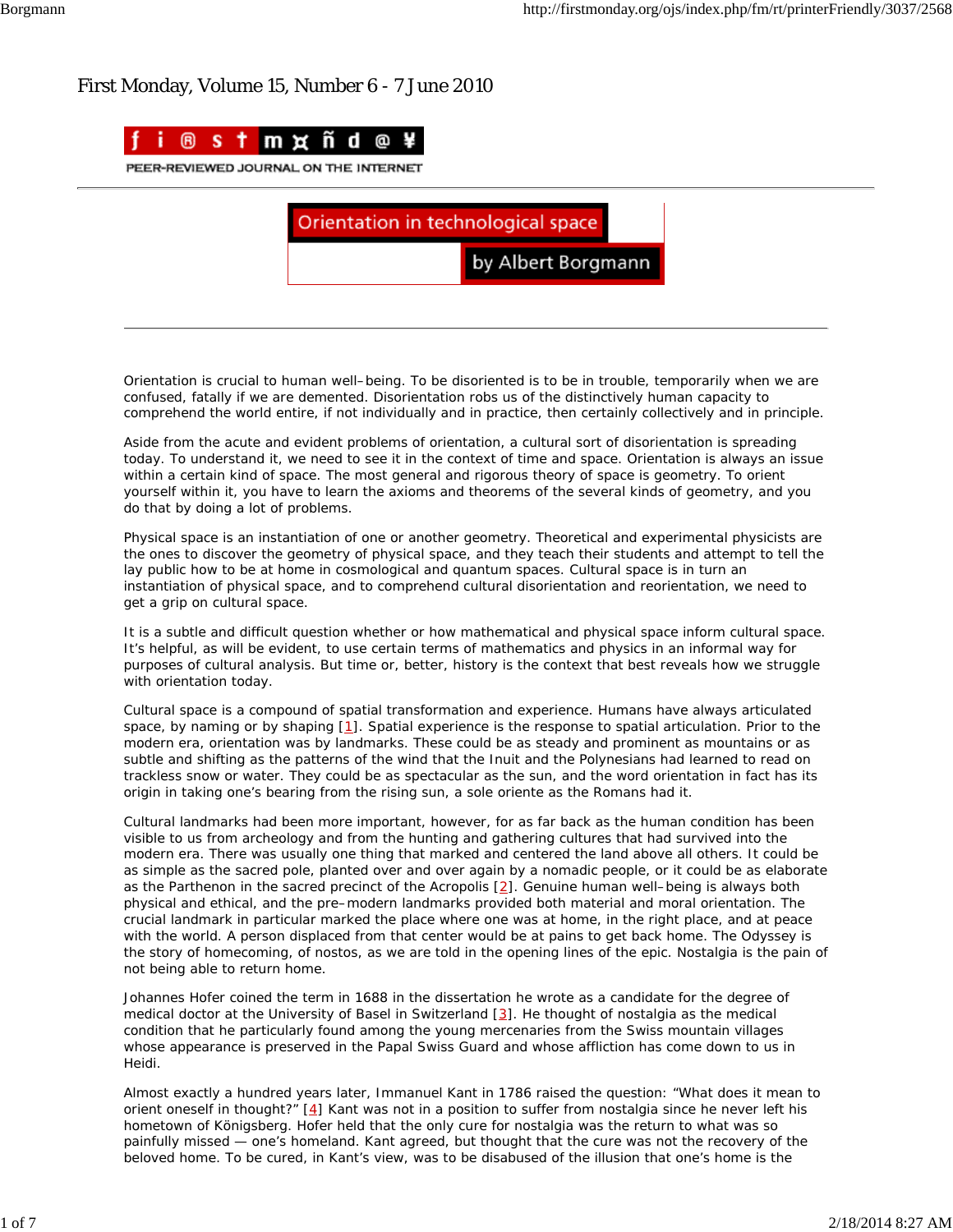object of desire when in fact it is one's youth. Hence, you can't go home again. And yet Kant must have sensed that more than the futile attempt to recover one's youth was at issue in nostalgia, for he noted that homesickness more often befell those who had left a community of simple circumstances and vital kinship. People who are devoted to making money, Kant said, live by the adage: *Patria ubi bene* — my homeland is where I'm doing well [5].

Kant saw deeply into the character of modernity, and taking up the challenge of orientation that had occupied him already in 1768, he clearly saw that the traditional physical and ethical landmarks had been losing their authority and that a new method of orientation was needed  $[6]$ . Kant's proposal was as insightful as his diagnosis. In his 1768 essay, he proposed that we think of physical space as structured by a three–dimensional coordinate system, centered on the human subject so that, using contemporary terminology, we can identify right and left with the positive and negative x–axis, front and back with the positive and negative y–axis, and up and down with the positive and negative z–axis. *Voilà: Ego est origo* — the human ego is the orienting origin of space.

Again, using contemporary terminology, we can elaborate Kant's proposal this way. Without the orienting center of the human subject or ego, space would be an isotropic, *i.e.*, an endless and indifferent three– dimensional grid. In this 1786 essay, Kant limited himself to human handedness or chirality, as the origin of orientation. Crucially, however, he linked moral to material orientation. The space of ethical authority, Kant held, was by itself as devoid of orientation as physical space, and here too it was the task of the human subject to establish orientation through the moral law that reason imposes on itself. Morality is self–legislation, *i.e.*, autonomy, for Kant.

Kant's prescient understanding of modern space was at odds with the actual space and the spatial dealings of his time. Physically traversing space was no quicker or easier in much of the eighteenth century than it had been in the Roman Empire. Good roads and fresh horses were the best you could hope for on land; swift sailing ships and favorable winds were the most you could expect on water. Sending information across space had to be done by visual signals — a precarious channel of miniscule bandwidth.

Still in Kant's lifetime, the application of coal, steam, and steel to the railroad initiated the conquest and homogenization of physical space that Kant had foreseen. The effect on the structure of experiential space was especially powerful on the North American continent. Distances that had previously been marked by arduous and perilous months shrank to pleasant days. But the moral impact of the railroads was just as powerful if by moral we mean the habitual and customary as well as the ethical and normative conditions of life.

A far–flung system of railroads would have collapsed under confusion and complexity without the rational organization of time and work. Local time is centered on high noon, the moment when the sun reaches its highest point on any particular day. But local time changes as you cross the longitudes, and if a train stops at a dozen different places going from Whitefish, Montana to Seattle, Washington, a schedule based on local times would have to account for a dozen different times separated by unequal intervals. The solution was the imposition of time zones and standard time.

The railroad brought another kind of order in its train. As the railroad lines and nets grew, they required a new kind of organization — the corporation. Just as standard time superseded local time, so the corporation displaced personal ownership. A business owned by an individual and identified with him is as limited and vulnerable as the person himself. A corporation is unlimited in time and can occupy a wide economic space due to its hierarchical structure, its clear divisions of responsibility, and its ability to raise capital from across a continent and even from across the world  $[7]$ .

The corporation can be thought of as the paradigm of ordering the space of culture in the late nineteenth century, furnishing a template of rigor and coordination for what was so far unique and diverse  $[8]$ . It transformed the market from a communal gathering place into an all–encompassing machinery for the allocation of resources and the distribution of benefits.

Incorporation in this broader sense reached its highpoint in the middle of the American century. It lent security and more than a little of their identity to the members of the middle class. It distinguished the owners of Fords from the owners of Chevys, the farmers who swore by Deere tractors from those who believed in International Harvester. General Electric shaped their dwellings with its appliances, and General Mills their eating habits with its foods. A family identified itself and its welfare with the breadwinner's employer. It was a General Motors or a Sears family.

The transformation of cultural space was followed by another reshaping of geographic space in the United States through the construction of the Interstate Highway system that was officially launched in 1956 and in the ensuing half–century covered the continent with a wavy grid of nearly 50,000 miles of Interstates, the ones running north and south named by odd numbers, the eastward and westward roads by even numbers.

These radical transformations of moral and material space showed undeniable vigor and rigor. Much energy and ingenuity was spent on organizing business, mining resources, producing raw materials,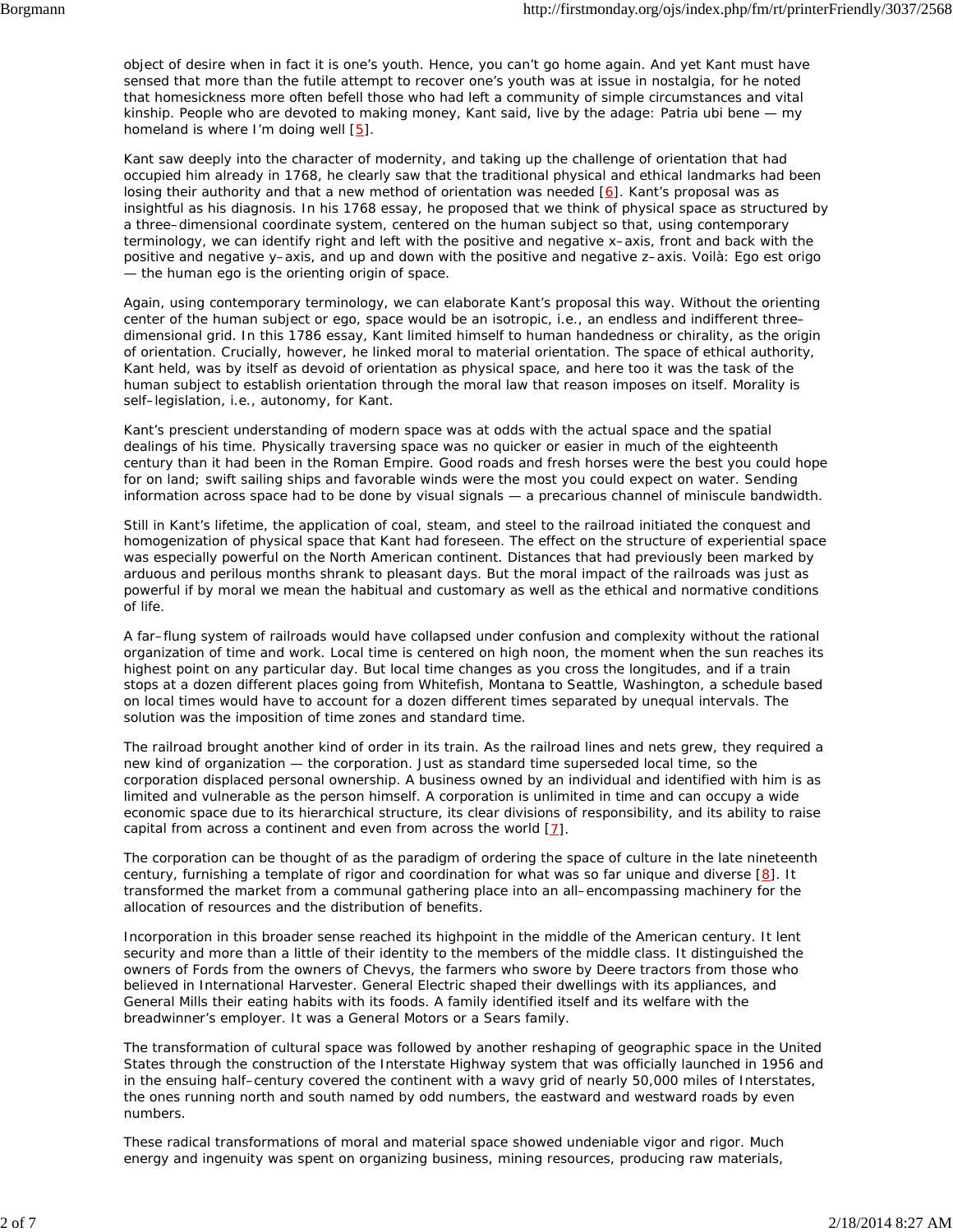manufacturing goods, and bringing commodities to the attention of consumers. Canyons were excavated here and bridged there to open up a passage for the highways. And yet, although effort and discipline went into the shaping of technological space, the opposite of these traits came to characterize the use of these transformations. The space of common experience became more opaque and more accommodating. The corporate structure filled the shelves of department stores and supermarkets with diverse and alluring goods. But all that prosperity had lost its background of intelligibility. Goods were no longer the evident fruits of labor and cooperation. Bread no longer told of the baker's work. Clothing did not betray a tailor. Vegetables showed no trace anymore of a garden. Commodities appeared as if by magic.

Similarly, a trip to relatives some 200 miles distant did not involve you any longer in the towns and villages you previously had to cross on your way. There was no more impatience with the low speed limits and many stop signs of a particular city, nor was there an invitation to stop at the ice cream store on the thoroughfare of a certain hamlet. The Interstate reduced six hours of memorable variety into less than four hours of smooth and pleasant sameness. Places that once had been occasions of engagement became picturesque and distant scenes.

Orientation as the challenge of finding one's way through the world became easier in this newly structured world. Before the Interstates, it was likely that you would lose track of a highway as it wound its way through a town. Before Holiday Inns and their like sprang up, it was difficult to find predictable and appropriate lodging. Standardized supermarkets made it easy to find provisions. But ease and sameness grew together. Things began to look alike in all directions. Space became more isotropic.

In an obvious sense, the middle of the twentieth century increased the variety of experiences for Americans. If you lived in Chicago before the Second World War, going on vacation meant going to a lake in Wisconsin. After the War, middle–class Chicagoans went to see the Grand Canyon, the Florida coasts, Yellowstone Park, and before long, Disneyland. But uniformity undergirded and subverted variety. You'd see palm trees and lodge pole pines through the same windshield. You looked at the ocean and snowy peaks from the same motel window. You'd have hamburgers with fries in Jackson Hole as well as in Galveston.

Cultural isotropy differs from its rigorous cosmological cousin in two ways. First, cosmological isotropy is all or nothing. The universe is either isotropic or it's not. Culturally the look of sameness in all directions is a matter of degree. It can grow. Second, in cosmology, things look *literally* the same, nothing but clusters of galaxies at the largest and decisive scale. In culture, things are *generically* the same — the same kinds of motels, fast–food places, cars, houses, and furniture. So they are for the middle class with the lower class getting the left–overs and the upper class setting the new standards of prosperity.

In the late forties and early fifties, the supporting structure of sameness was still visible. People had a sense of the wide grid of the Interstates. They learned to identify exits by the number of miles they were distant from the state border. They knew how to count the streets and avenues when looking for an address. They had come to think of the large corporations as permanent hierarchies that assigned them their place as workers or managers. American Telephone and Telegraph had taught them by financial means to distinguish between local calls and long distance calls. Foreign stood out from domestic goods by their rarity and price.

At the same time, television began to spread through American culture. At first, it accentuated the more or less traditional structure of cultural space. As a technological device it was initially fascinating and gathered neighbors and the family around itself. Businesses, communities, in fact the entire country, were united by watching the same comedians, singers, and Westerns. Fascination faded, however, as television sets became more ubiquitous and programs more numerous.

The enduring effect of television on technological space was a still more incisive in loosening the ties between the origin and the presence of all the items that furnish and populate everyday life. Politicians and entertainers appeared with equal ease and celebrity on the surface of the cathode–ray tubes. So did scenes of paradise and scenes of destruction. How the face of a President in the White House could appear as a pattern on a vitreous surface was beyond most people's comprehension. That they could follow a baseball game, being played a thousand miles away, in their living room was something that they came to take for granted.

The crucial and in many ways final factor in the transformation of technological space was the personal computer. It became the common portal to cyberspace. To understand its effect on the problem of orientation we have to conscript another technical term for cultural analysis. It's the distinction in geometry between metric and topological spaces. The Euclidian spaces we were taught to comprehend in high school are metric. They have measurable distances and thus presuppose a rigidity that makes it possible to determine the quantities of distances, surfaces, and volumes. Topology is sometimes called "rubber sheet geometry" because deformations by stretching or compressing are irrelevant. What remains definite are relations and continuities.

As in the case of isotropy, the distinction between topology and metric geometry is all or nothing. A geometrical space is either topological or metric [9]. In the culture of technology, there is a gradual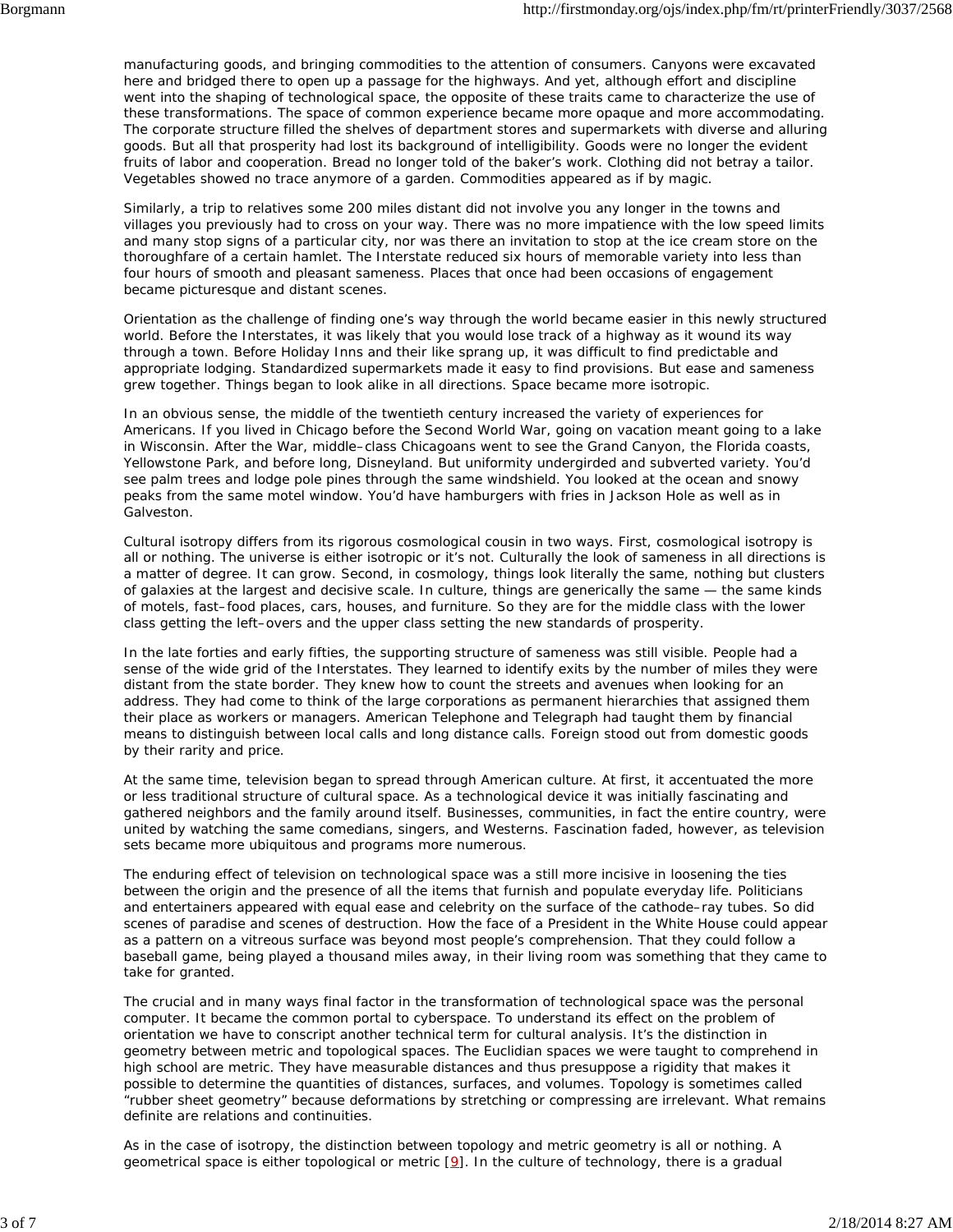softening of the rigor of distances. It began with the railroad that in the experience of travelers compressed distances by a factor of 20 or more. The telegraph was an early case where distance in time shrank to nearly zero though distance expressed in the money, paid for a message, remained formidable. Ever more powerful and comfortable automobiles and ever smoother and more direct roads increased the topological elasticity of space.

Television, of course, brought the distant near in both image and sound. But like the early railroad, it was limited and selective in its topological reach. The Internet did for information what the automobile did for transportation — it opened up what was heretofore inaccessible. But unlike the automobile and the Interstate System, the Internet did not just render distances pliable, it altogether eliminated distances.

Cyberspace is basically topological. It has structure, to be sure. There is linking, nesting, and clustering. And its subspaces, *i.e.*, the particular sites, are metric. But all sites are equally near and far. They are located in a distanceless space.

In an obvious sense, we now divide our lives among three different kinds of cultural spaces. In unfamiliar surroundings, we still rely on the grids of technological space. We count streets or traffic lights and numbered floors to find an office or our new apartment. But familiarity creates an island of oriented space. We come to know the buildings and the corners, the forks and the intersections. We stop counting blocks and reading signs. We feel at home.

Much of our time is spent in the topology of cyberspace. One might wonder at our easy familiarity with a space without distances. Yet the spaces of imagination, desire, and magic have always been distanceless though they have not been topological since they have no reliable structure. Here too there seems to be an obvious division of spatial experience. The screen is the scene of topological cyberspace. But as soon as we step away from the computer, we move within metric space. Steps, after all, are the original ways and measures whereby we appropriate metric space. Underlying these divisions and distinctions, however, there is a novel and pervasive sense of cultural space. The topological space of the Internet has invaded and transformed cultural space in its entirety. The effect has been so profound that it's difficult now to remember or imagine the world before or without the Internet.

The negative effects of cyberspace are well–defined and well–attended, to be sure — identity theft, cyber stalking, imprudent self–exposure, and needless and endless complications in deciding on insurance, communication links, and financial savings. The personal computer as well as the cell phone and the automobile have a confusing plethora of features that requires you to study the manual unless you are a teenager who takes, even if he does not have, the time to explore and play with the device from one end to the other.

The offenses against security and ease of operation are of concern to the government and to designers. A more publicly transparent Internet will provide greater security, and devotion to ergonomics will see to it that the uncharacteristic obtrusiveness of the complex electronic machinery into the surface of the user's world will be reassigned to its more usual discreetness in the service of the layperson's intuitions. Similarly, the ruinous complexity of financial instruments that escaped intelligibility and responsibility will be reined in by governmental regulation and oversight.

The culturally more interesting and morally more consequential effects of cyberspace are its comforts which we find ourselves unable to resist. The global effect is comparable to a luminous haze that is gilding and softening the contours of reality. It simultaneously secludes us from all that is unpleasant and allows us to fill in the remaining silhouettes of things and persons in whatever way we desire. The real world as a whole is occluded while limited regions stand out in preternaturally vivid detail.

An iPod shields you from the chaotic and unpredictable acoustic environment at large and indulges you with your favorite music. Amazon.com spares you the walk past buildings that depress you and people you'd rather not encounter on your way to the bookstore where a clerk will give you limited and unreliable information about the book you're interested in. On Amazon.com, the information is instantaneous and rich, and a purchase is done with one click. The GPS device in your car makes it unnecessary for you to consult a map, stop at a gas station, count miles, or look out for signs and landmarks. The exterior world becomes irrelevant while computers keep the interior of your car pleasant and entertaining. Persons become tentative outlines when you meet them in reality and finely resolved images when you're back at your computer to Google what's of concern to you. Your knowledge of history and geography has become slack. The need to know is replaced by pieces of information that are summoned from nowhere and dissolve into nothing.

> **The glamorous fog of cyberspace varies in thickness.**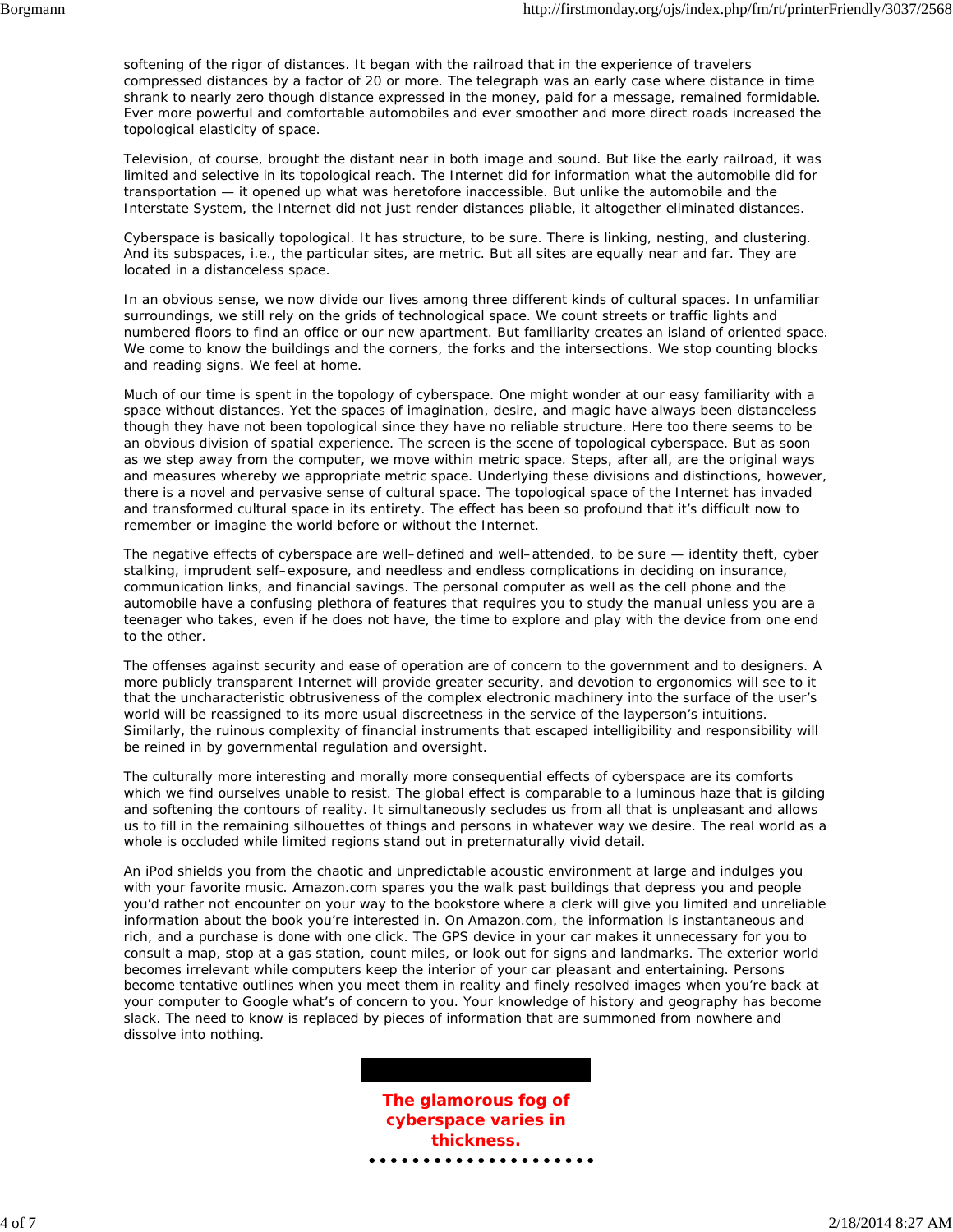The glamorous fog of cyberspace varies in thickness. It's denser when we sit in front of the computer than when we are face to face with a person. It's thinner for the driven and the ambitious than for the sullen and the addicted. But when it is thick, it's disorienting in a new and distinctive way. The problem is not that we can't find what we are looking for, but that we are not sure what to look for in the first place. Whatever we have summoned to appear before us is crowded by what else is ready to be called up. When everything is easily available, nothing is commandingly present. The rigor of the coordinate version of technological space has yielded to the pleasures of the isotropic and topological phase of technological space, *i.e.*, to cyberspace.

The disorientation that is the response to cyberspace has an addictive quality that like other addictions may well be the consequence of a natural desire that has lost its natural and cultural checks. Sexual desire is a condition of survival for a species. In human history, it was checked by the needs of loyalty and the limits of opportunity. Not so in the case of cyber pornography. The desire for information too is crucial for human welfare. But the information you could gather from clouds, tracks, and sojourners was limited, and information brought to life from writing or print was limited as well, and it required skill and focus. Information on the Internet is limitless and easy.

> **Like addiction, cyber disorientation is the restless pursuit of the unobtainable.**

Like addiction, cyber disorientation is the restless pursuit of the unobtainable. The Internet inflames and disappoints the desire for news in an endless cycle of ever more diverse and seductive news. Disorienting addiction can have grave consequences when a youngster gets lost in video games or the global economy gets trapped in speculations. We're ready to recognize and remedy such calamities. What remains largely unattended is the mild and pervasive disorientation that secludes us from one another and occludes the burdens and blessings of reality.

Since cyber disorientation is a subclinical malaise rather than a raging fever, it can be ignored while it depresses the depth of life. Dire warnings are therefore misplaced. We don't find ourselves helplessly lost in a dark room  $-$  the predicament Kant sets before us as the challenge of orientation  $[10]$ . We move around in the pleasant and ever promising space of ready information. Yet we must feel sorrow at the spreading shallowness and restlessness of life.

How can we hope to become grounded again? Is the Kantian proposal a sound remedy? Can we freely impose our ego as the origin of material and moral coordination? There is a profound ambiguity in Kant's proposed orientation. *Prima facie* it looks like the exemplar rather than the cure of disorientation — the illusion that the unencumbered self can autonomously decide where it wants to be, what it wants to do, and whom it wants to be with [11].

But as in his discussion of nostalgia, Kant betrays in an aside insight that is deeper than his official pronouncement. "In darkness", Kant says, "I can orient myself in a familiar room if only I can touch a single object whose location I remember."  $[12]$  Kant goes on to argue that such a reference to the arrangement of a space is insufficient and requires the left–right distinction to work. Martin Heidegger has rightly replied that the recollection of that object in space is in fact a trace of the oriented world we always and already find ourselves in [13]. The meaningful order of the world is contingent rather than *a priori*. It is discovered rather than imposed. Left is where the heart is. You find out rather than make up your particular handedness.

Still, Kant is right in anchoring orientation in the immediacy of my here and now. Some of us are in the fortunate position of being able to say: *Ubi antecessores ibi patria* — my home is where my ancestors have been. But for many of us, it's *per contingentiam ad patriam* — homecoming happens through contingency. The education we received, the spouse we met, the opportunities that opened up, it all seems to have turned on chance happenings, and yet it all has converged on a deep and definite place.

Or has it? Homesickness seems to be a thing of the past; Swiss nostalgia certainly is. The youngsters born in Zermatt or Törbel today grow up in a world of tourism and among strangers more often than among fellow villagers. But there is still the subliminal nostalgia for a firm and consoling place  $[14]$ . That generalized homesickness surfaces in the Christmas cards we send one another. The scenes are of the last times and places when people had ancestral homes, the villages and towns of the Victorian era.

Orientation today must be centered in actual homes, the places we embrace through active engagements. Such engagements must be focal, occasions that are good for nothing because they are good in themselves, the dinner in the evening, music on the weekends, the garden during the summer. There is a literature of focal things and practices, about gardening, cooking, running, fly fishing, music making, and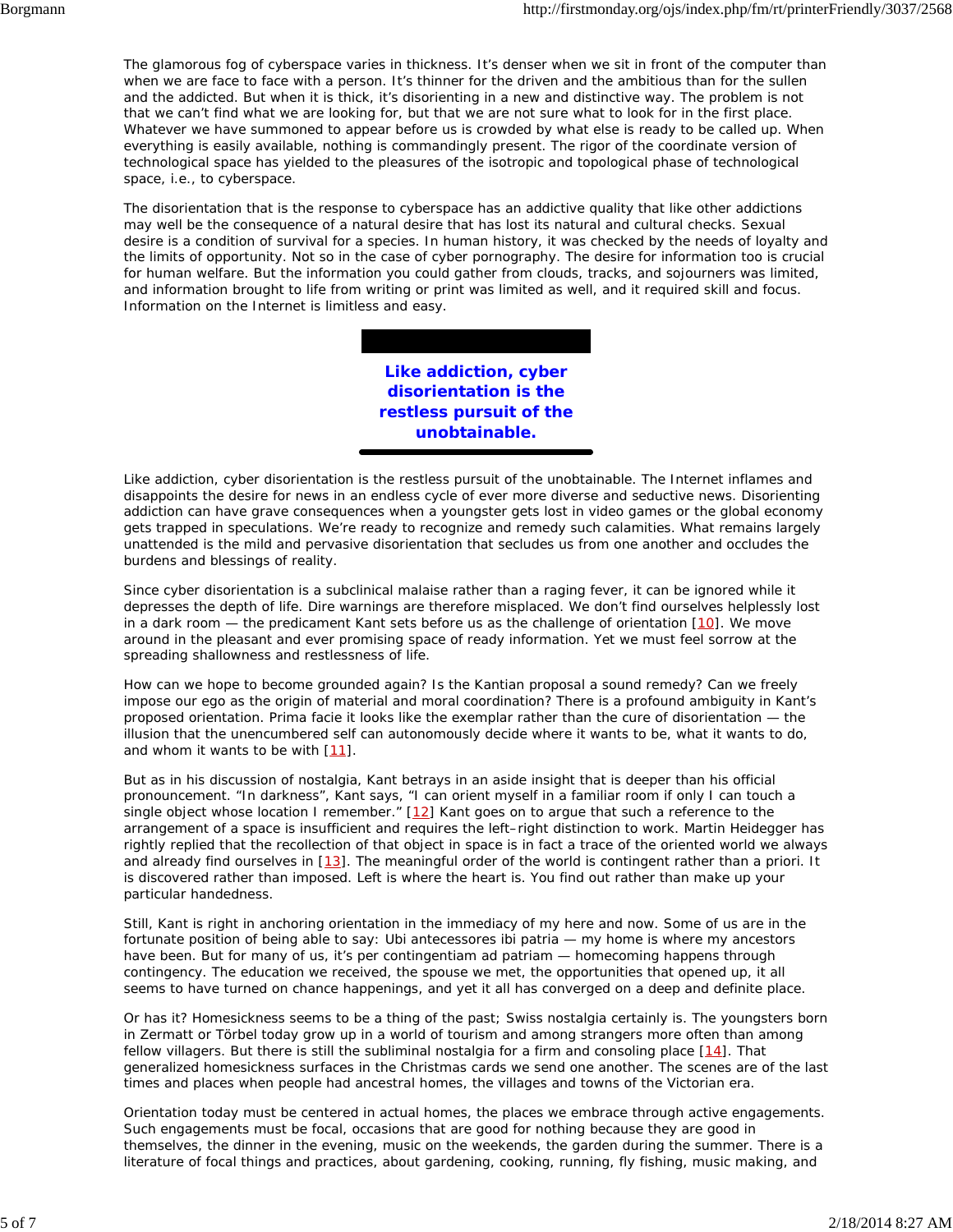more. The proverb Kant reminds us of *ubi bene ibi patria* can point us to the right place if what goes with *bene* (well) is *acting* well rather than *doing* well.

Focal, however, does not mean self–centered or exclusive. Focal activities have to radiate out into the wider world and disclose its pitfalls and landmarks. We can think of a focal practice as a clearing in the mist of busyness, a clearing that first reveals the here and now and then, we may hope, will spread to reveal the world at large. We can recover orientation from the luminous haze of hyperinformation if what is lifting is the fog of distraction and what remains is the light of information. **HA** 

## About the author

Albert Borgmann is the Regents Professor of Philosophy at the University of Montana. E–mail: albert [dot] borgmann [at] umontana [dot] edu

### **Notes**

1. Yi–fu Tuan, *Space and place: The perspective of experience*. Minneapolis: University of Minnesota Press, 2001 (1977).

2. Mircea Eliade, *The sacred and the profane: The nature of religion*. Translated by Willard R. Trask. New York: Harper & Row, 1959 (1957).

3. Johannes Hofer, *Dissertatio medica de nostalgia, oder Heimwehe*. Basel: Jacob Bertsch, 1688.

4. Immanuel Kant, "Was heißt: sich im Denken orientieren?" *Was ist Aufklärung? Ausgewählte kleine Schriften*. Edited by Horst D. Brandt. Hamburg: F. Meiner, 1999 (1786), pp. 43–61.

5. Kant, "Anthropologie in pragmatischer Hinsicht," *Schriften zur Anthropologie*. Edited by Wilhelm Weischedel. Frankfurt: Suhrkamp, 1977 (1798), p. 481.

6. Kant, "Von dem ersten Grunde des Unterschiedes der Gegenden im Raume," *Vorkritische Schriften bis 1768*. Edited by Wilhelm Weischedel. Frankfurt: Suhrkamp, 1977 (1768), pp. 991–1,000.

7. Alfred D. Chandler, *The visible hand: The managerial revolution in American business*. Cambridge, Mass.: Belknap Press, 1977.

8. Alan Trachtenberg, *The incorporation of America: Culture and society in the gilded age*. Twenty–fifth anniversary edition. New York: Hill and Wang, 2007.

9. For a scientific illustration of the topological–metric distinction, see Frank Wilczek, *The lightness of being: Mass, ether, and the unification of forces*. New York: Basic Books, 2008, pp. 102–103.

10. Kant, "Was heißt: sich im Denken orientieren?" p. 48.

11. Michael Sandel, *Liberalism and the limits of justice*. Cambridge: Cambridge University Press, 1982.

12. Kant, *ibid*. My translation.

13. Martin Heidegger, *Sein und Zeit*. Tübingen: M. Niemeyer, 1960 (1927), pp. 109–110.

14. Edward S. Casey, "The world of nostalgia," *Man and World*, volume 20, number 4 (1987), pp. 361–384.

# Editorial history

Paper received 4 May 2010; accepted 10 May 2010.